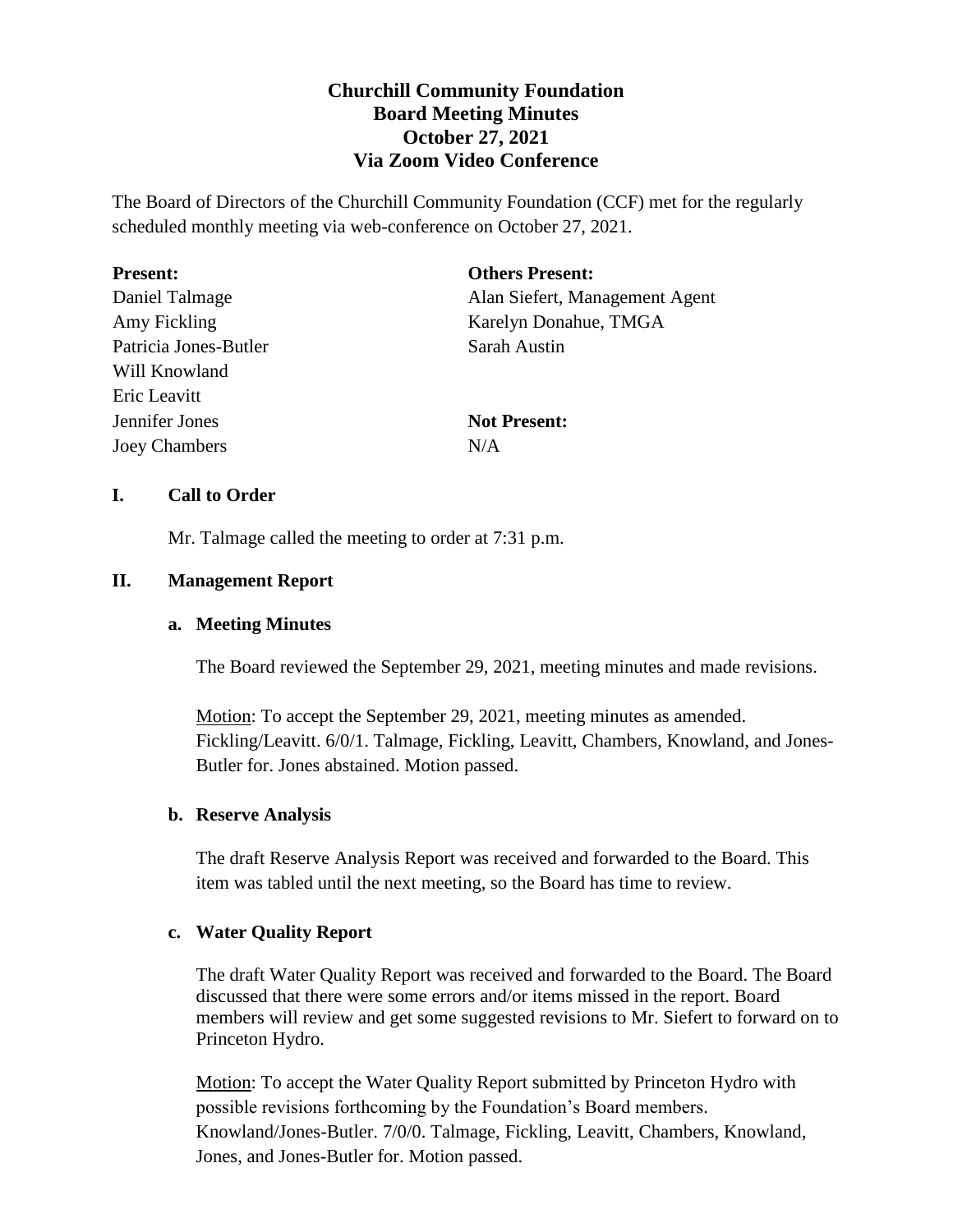## **d. TMGA Contract**

Motion: To accept the proposed management contract with The Management Group Associates for 2022 with an automatic annual renewal with a built-in increase of 2% or the annual CPI, whichever is greater. The contract is approved as long as a cap of 5% can be placed on the CPI.

Knowland/Jones-Butler. 7/0/0. Talmage, Fickling, Leavitt, Chambers, Knowland, Jones, and Jones-Butler for. Motion passed.

## **e. CEV Stream Project / Re-Opening Ceremony**

The path was finally completed the last week of October. Bourne still needs to reseed upstream of the lower bridge as the first attempt did not take very well. Mr. Siefert reported that the final installment of the grant (~200K) had been received. The reopening ceremony be postponed until the spring.

### **f. Churchill Senior Housing**

The Board discussed the notice of public meeting regarding Phases 3 and 4 of Churchill Senior Living and the impacts that this project will have on the lake and surrounding communities. Some concerns include what is actually going to be built, where exactly is it being built, the height of the proposed building(s) and the amount of the increased flow into the lake.

## **g. Operating Checklist/Pending Projects**

The Board reviewed the operating checklist and pending projects with Mr. Siefert.

### **III. Old Business**

### **a. Storm Drain Grates**

Mr. Siefert and Mr. Talmage attended the Churchill Village-South meeting on October 13, 2021, to discuss the installing of storm drain inlets in their community. Mr. Talmage showed the video regarding trash. Their Board stated that they will look at the grates and do an inventory.

## **b. Duck and Owl Houses**

Mr. Knowland noted that the annual clean up of the duck and owl houses needs to be completed. Mr. Siefert had submitted a work order and will check on the status.

### **c. Hemlock Trees**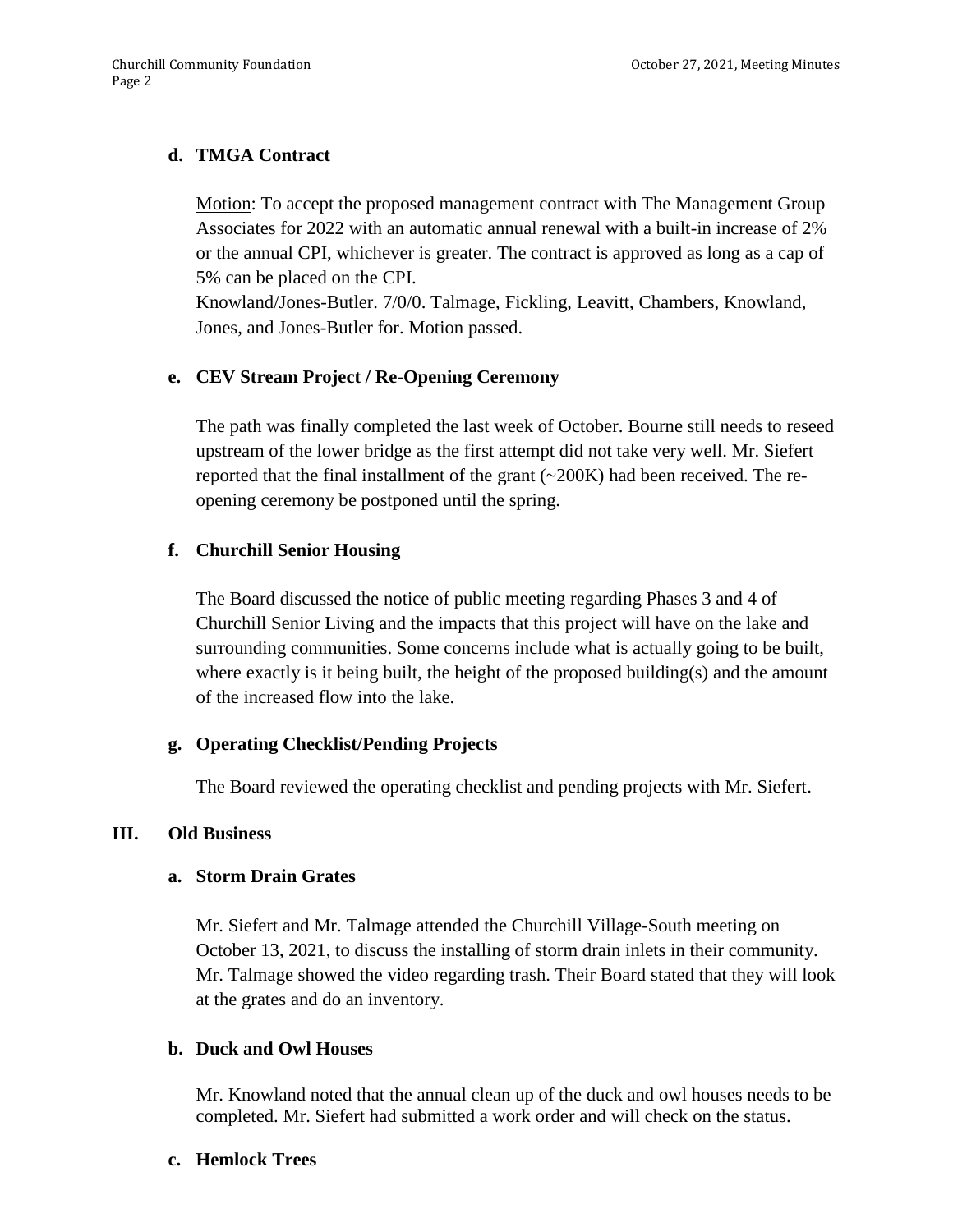Mr. Knowland noted that the Hemlocks are still caged in and need to have the fencing removed. Mr. Siefert had submitted a work order and will check on the status.

#### **d. Tree-Mendous Status**

Mr. Siefert informed the Board that there has been a delivery issue with the order, and it has been cancelled. He will look into other options for end of season sales on trees.

### **e. Esprit Stream Engineering Grant**

Mr. Siefert will get the draft of the engineering grant for Esprit Stream to the Bord once received for review. Any suggested edits should be forwarded to Mr. Seifert so he can relay to the engineer.

### **IV. New Business**

### **a. Issues Around the Lake**

A few issues noted were around the lake that Mr. Siefert will look into: cracks in the path, pokeweed growing in various places, and a heavy branch that fell onto the path and left an imprint.

### **b. Waters Landing Sitting Area**

Mr. Leavitt noted that the sitting area in Waters Landing needs to be addressed. There are holes in the wood. The Board will take time over the winter to come up with some ideas.

### **V. Next Meeting**

The next meeting of the Board of Directors for the Churchill Community Foundation will be Wednesday, December 1, 2021, at 7:30 p.m. via web-conferencing.

### **VI. Adjournment**

Motion: To adjourn the October 27, 2021, Board meeting at 8:45 pm. Knowland/Jones-Butler. 7/0/0. Talmage, Fickling, Leavitt, Chambers, Knowland, Jones, and Jones-Butler for. Motion passed.